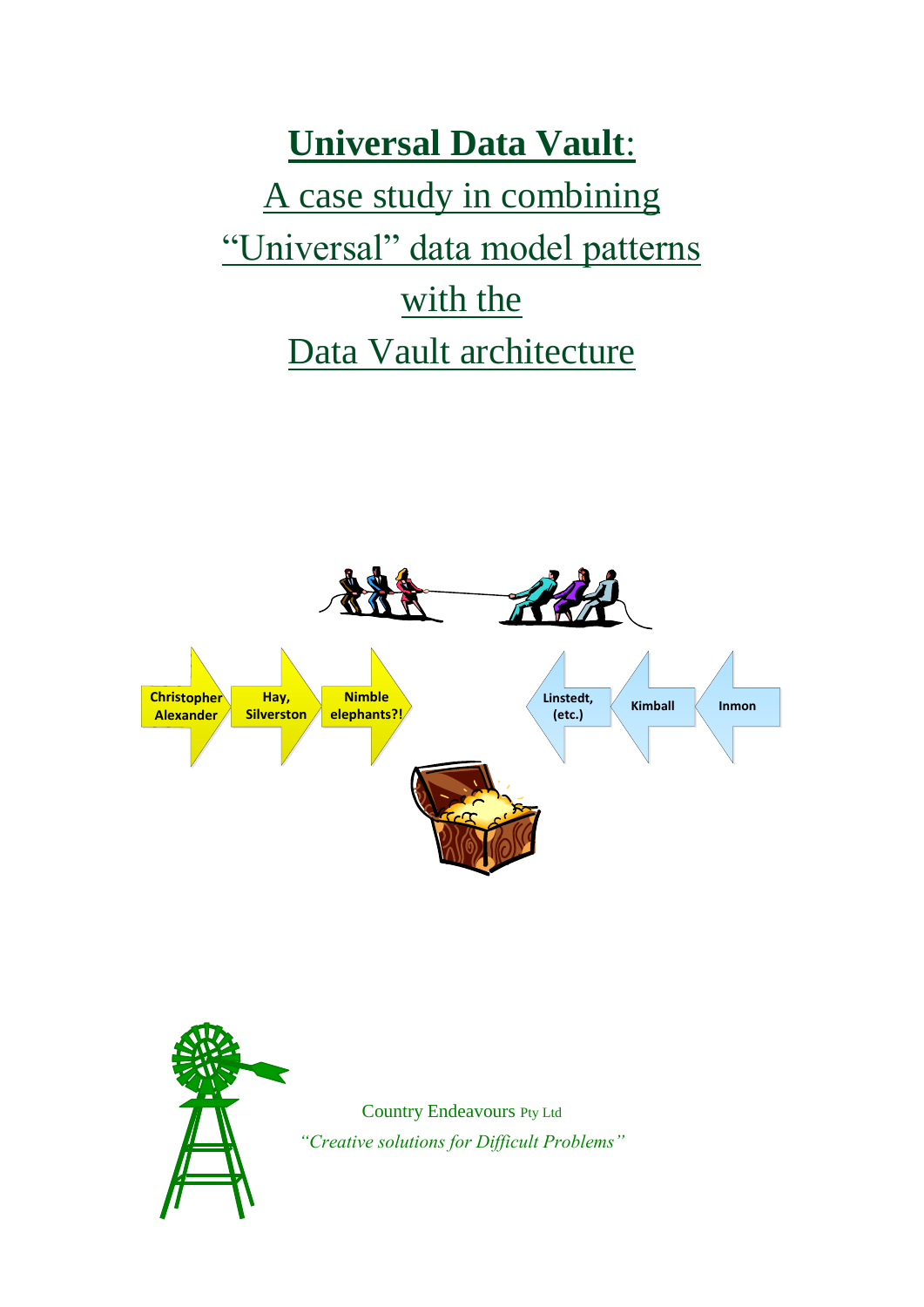#### **UNIVERSAL DATA VAULT**

W[HY WOULD ANYONE WANT](#page-3-0) A "UNIVERSAL DATA VAULT"? *[Patterns at work](#page-3-1) [A Data Vault solution looks promising](#page-4-0) [A marriage of convenience? The generalisation/specialisation dilemma](#page-5-0)* T[HE MECHANICS OF A](#page-7-0) "UNIVERSAL DATA VAULT" (UDV) *[Foundations: A brief review of Data Vault –](#page-7-1) Hubs, Links and Satellites [Fundamentals of the UDV "How-to" solution](#page-9-0)* [UDV Hubs](#page-10-0) [UDV Hub Types](#page-11-0) [UDV Links](#page-11-1) [UDV Link Types](#page-12-0) [UDV Satellites](#page-12-1) *[Some optional extras](#page-12-2)* [Self-referencing UDV Link Types](#page-13-0) [Rules](#page-13-1) [Visualisation](#page-14-0) **R[EFLECTIONS](#page-14-1)** *[Pattern-based Enterprise Logical Data Models \(ELDMs\)](#page-14-2)*

*[Universal Data Vault: a Battle or Bonanza](#page-15-0)*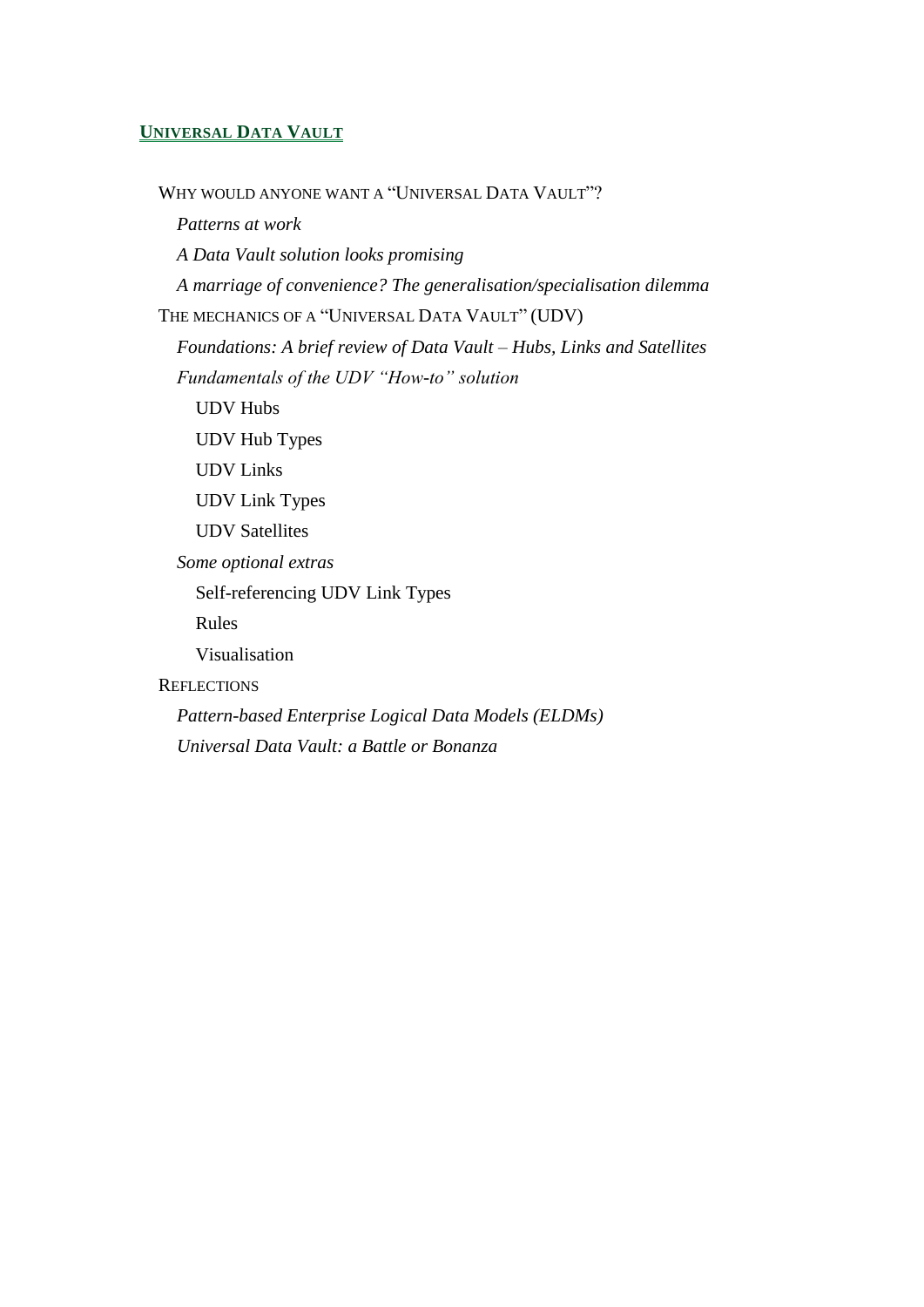#### **UNIVERSAL DATA VAULT: A CASE STUDY IN COMBINING "UNIVERSAL" DATA MODEL PATTERNS WITH THE DATA VAULT ARCHITECTURE**

*There are plenty of reasons you might want to use proven "universal" data model patterns to improve the outcome of your enterprise initiative or your agile project – the patterns are proven, robust, efficient now, and flexible for the future.* 

*There are also many reasons for considering the Data Vault (DV) architecture for your data warehouse or operational data integration initiative – auditability, scalability, resilience and adaptability.* 

*But if your enterprise wants the benefits of both, does their combination (as a "Universal Data Vault") cancel out the advantages of each? A case study looks at why a business might want to try this approach, followed by a brief technical description of how this might be achieved.*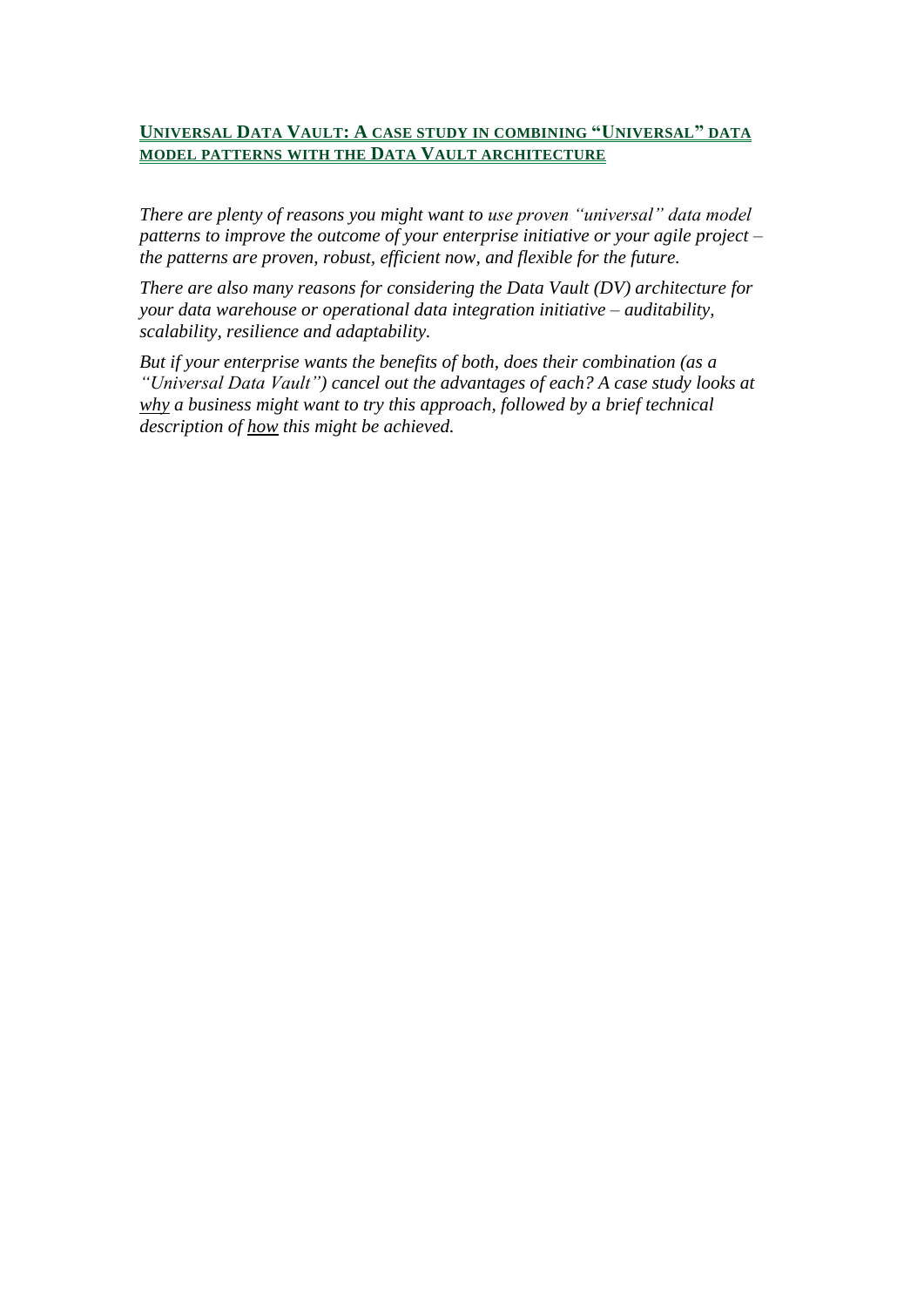# <span id="page-3-0"></span>*Why would anyone want a "Universal Data Vault"?*

<span id="page-3-1"></span>**Patterns at work**



The idea of using proven data model patterns to deliver business benefits isn't new. In his 1995 book, *Data Model Patterns: Conventions of Thought*, David Hay stated, "*Using simpler and more generic models, we will find they stand the test of time better, are cheaper to implement and maintain, and often cater to changes in the business not known about initially.*"

That's the theory, and I'm pleased to say it works. I smile when I remember one interview for a consulting job. The interviewer reminded me that another telecommunications company we both knew had spent years developing an enterprise logical data model (ELDM). He then threw me a challenge, saying, "John, I want you to create the same sort of deliverable, on your own, in two weeks – we've got three projects about to kick off, and we need an ELDM to lay the foundations for data integration across all three."

I cut a deal. I said that if I could use the telecommunications industry data model pattern from one of Len Silverston's data model patterns books, modified minimally based on time-boxed interviews with the company's best and brightest, I could deliver a fit-for-purpose model that could be extended and refined over a few additional weeks. And I did.

I've done this sort of thing many times now. I commonly use "patterns", but it's the *way* they're applied that varies. Sometimes an ELDM is used to shape an Enterprise Data Warehouse (EDW). Other times it is used to define the XML schema for an enterprise service bus (ESB). Or maybe mould a master data management (MDM) strategy, or define the vocabulary for a business rules engine, or provide a benchmark for evaluation of the data architecture of a commercial-off-the-shelf package, or ...

There's a key message here. If you use a pattern-based ELDM for any of these initiatives, the job of information integration across them is much easier, as they are founded on a common information model. This is exactly what an IT manager at another of my clients wanted. But his challenges were daunting.

Some of you will recognise the data administration headaches when one company acquires another, and the two IT departments have to merge. It can be painful. Now try to imagine the following. As at June  $30<sup>th</sup>$ , 2010, there were 83 autonomous but related organisations across Australia, each with something like 5 fundamental IT systems, and each of these systems had maybe 20 central entities. If they were all in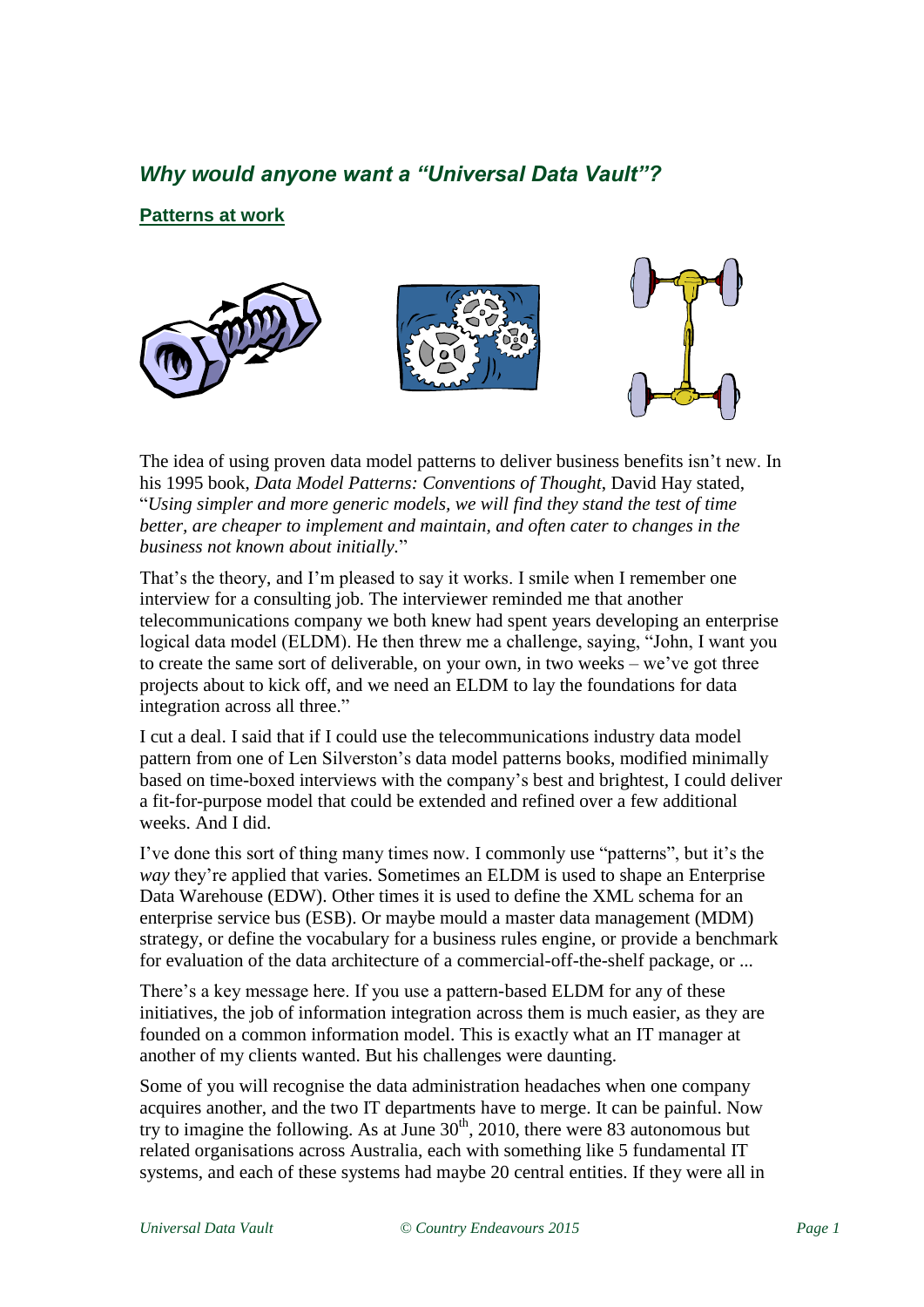relational databases, that might add up to something like 8,000 core tables. Then on July  $1<sup>st</sup>$ , under orders of our national government, they become one organisation. How do you merge 8,000 tables?

They had some warning that the organisational merger was going to happen, and they did amazingly well, given the complexity, but after the dust settled, they wanted to clean up one or two (or more!) loose ends.

Firstly, I created an ELDM (pattern-based, of course) as the foundation for data integration. It's a bit of a story in its own right, but I ran a one-day "patterns" course for a combined team of business representatives and IT specialists, and the very next day, I facilitated their creation of a framework for an ELDM. It did take a few weeks for me to flesh out the technical details, but the important outcome was business ownership of the model. It reflected *their* concepts, albeit expressed as specialisations of generic patterns. This agreed expression of core business concepts was vital, as we will shortly see.



# <span id="page-4-0"></span>**A Data Vault solution looks promising**

The second major activity was the creation of an IT strategy that considered Master Data Management, Reference Data Management, an Enterprise Service Bus and, of course, Enterprise Data Warehouse components. The major issue identified was the need to consolidate the thousands of entities of historical data, sourced from the 83 disparate organisations. Further, the resulting data store needed to not only support Business Intelligence (BI) reporting, but also operational queries. If a "client" of this new, nationalised organisation had a history recorded in several of the 83 legacy organisations, one consistent "single-view" was required to support day-to-day operations. An EDW with a services layer on top was nominated as part of the solution.

The organisation had started out with a few Kimball-like dimensional databases. They worked well for a while, but then some cross-domain issues started to appear, and work commenced on an Inmon-like EDW. For the strategic extension to the EDW, I suggested a Data Vault (DV) approach. This article isn't intended to provide an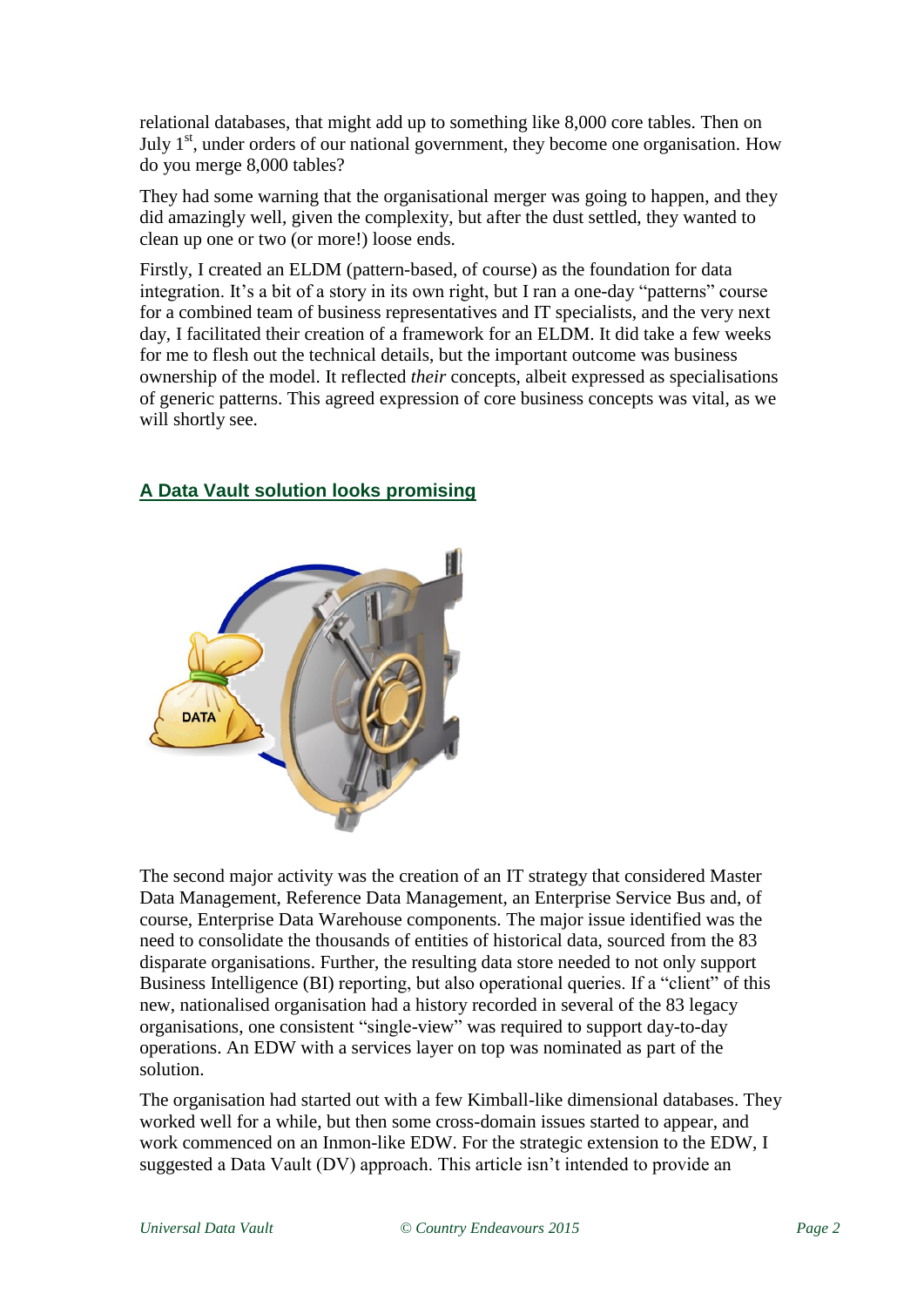authoritative description of DV – there's a number of great books on the topic (with a new reference book by Dan Linstedt hopefully on its way soon), and the TDAN.com website has lots of great material. It is sufficient to say that the some of the arguments for DV were very attractive. This organisation needed:

- Auditability: If the DV was to contain data from hundreds of IT systems across the 83 legacy organisations, it was vital that the *source* of the EDW's content was known.
- Flexibility/Adaptability to change: The EDW had to be sufficiently flexible to accommodate the multiple data structures of its predecessor organisations. Further, even during the first few years of operation, this new organisation kept having its scope of responsibility extended, resulting in even more demand for change.

I presented a DV design, and I was caught a bit off guard by a comment from one of the senior BI developers who said, "John, what's the catch?" He then reminded me of the saying that if something looks too good to be true, it probably is! He was sceptical of the DV claims. Later, he was delighted to find DV really did live up to its promises.

But there was one more major challenge.

<span id="page-5-0"></span>



Data model patterns are, by their very nature, generic. Len Silverston produced a series of 3 books on data model patterns (with Paul Agnew joining him for the third). Each volume has the theme of "universal" patterns in their titles. Len argues that you can walk into any organisation in the world, and there is a reasonable chance they will have at least some of the common building blocks such as product, employee, customer, and the like. Because the patterns are deliberately generalised, their core constructs can often be applied, with minor tuning, to many situations. In Volume 3, Len & Paul note that data model patterns can vary from more specialised through to more generalised forms of any one pattern, but that while the more specialised forms can be helpful for communication with non-technical people, the more generalised forms are typically what is implemented in IT solutions. The bottom line? Pattern implementation can be assumed to be quite generalised.

Conversely, DV practitioners often recommend that the DV Hubs, by default, avoid higher levels of generalisation. There are many good reasons for this position. When you talk to people in an enterprise, you will likely discover that their choice of words to describe the business appears on a continuum, from highly generalised to very specialised. As an example, I did some work many years ago with an organisation responsible for emergency response to wildfires, floods, and other natural disasters. Some spoke sweepingly of "deployable resources" – a very generalised concept. Others were a bit more specific, talking of fire trucks and aircraft, for example. Yet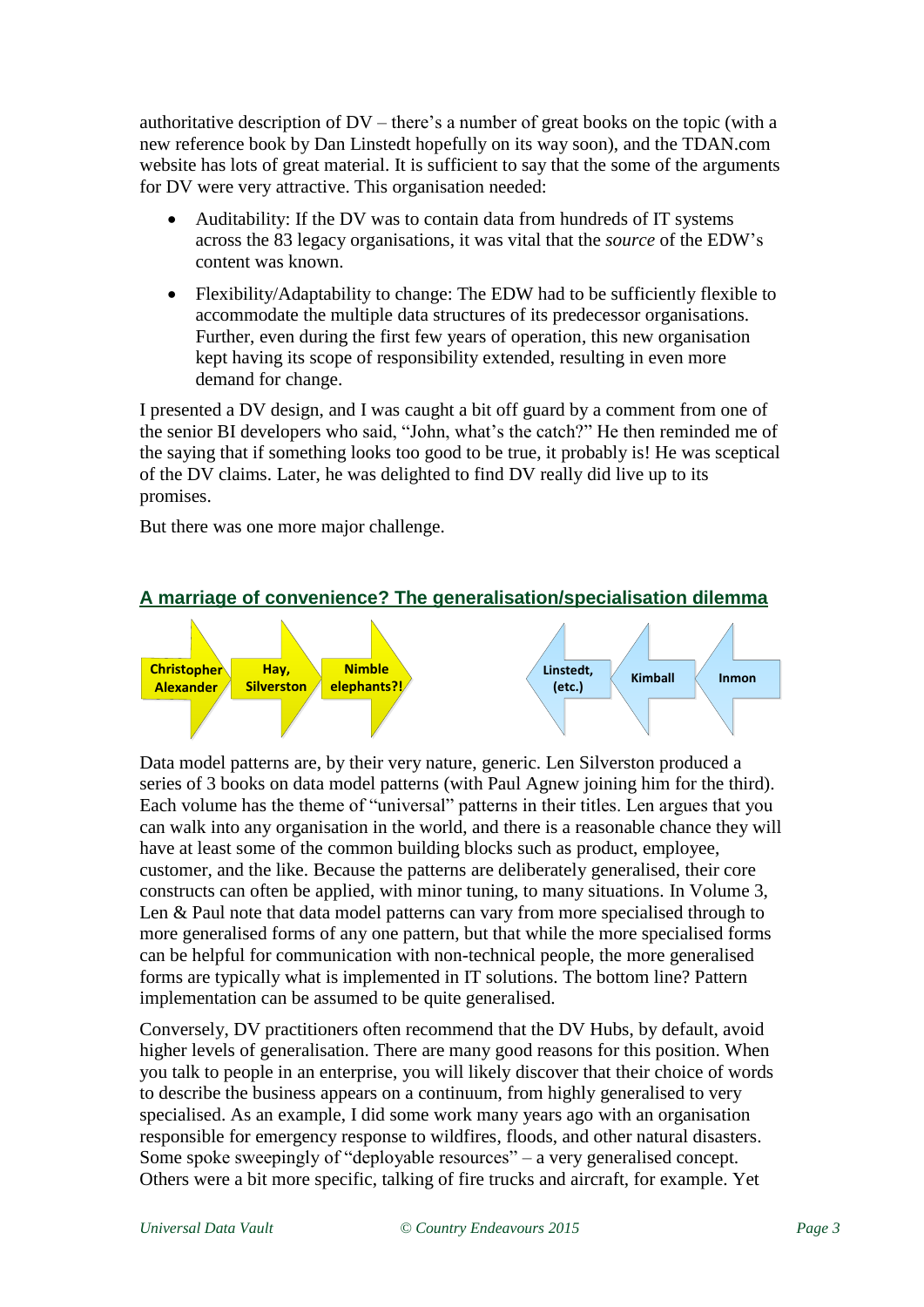others spoke of "water tankers" (heavy fire trucks) and "slip-ons" (portable pump units temporarily attached to a lighter 4WD vehicle) rather than fire trucks. Likewise, some spoke of "fixed-wing planes" and "helicopters" rather than just referring to aircraft.

In practice, if much of the time an enterprise uses language that reflects just one point on the continuum, life's easier; the DV implementation can pick this sweet spot, and implement these relatively specialised business concepts as Hubs. This may be your reality, too – if so, you can be thankful. But within my recent client's enterprise involving 83 legacy organisations, there was no single "sweet spot"; like with the wildfire example, different groups wanted data represented at *their* sweet spot!

Here was the challenge. By default, data model patterns, as implemented in IT solutions, are generalised, while DV Hub designs are, by default, likely to represent a more specialised view of the business world. Yet my client mandated that:

- 1. The DV implementation, while initially scoped for a small cross-section of the enterprise, had to have the flexibility to progressively accommodate backloading the history from all 83 legacy organisations. As a principle, any DV implementation should seek to create Hubs that are not simplistic, mindless transformations from the source system's tables. Rather, each Hub should represent a *business* concept, and any one Hub may be sourced from many tables across many systems. So even though the combined source systems contained an estimated 8,000 tables, we did not expect we would need 8,000 Hubs. Nonetheless, if we went for Hubs representing somewhat specialised business concepts, we feared we might still end up with hundreds of Hubs. There was a need for a concise, elegant but flexible data structure capable of accepting back loading of history from disparate systems. I met this need by designing a DV solution where the Hubs were based on "universal" data model patterns.
- 2. The DV implementation of the new EDW had to align with *other* enterprise initiatives (the enterprise service bus and its XML schema, MDM and RDM strategies, and an intended business rules engine). All of these, including the DV EDW, were mandated to be consistent with the one generalised, patternbased ELDM. Interestingly, the business had shaped the original ELDM framework, and it was quite generalised, but with a continuum of specialisation as well. I needed to create a DV solution that could reflect not just more generalised entities, but this continuum.

I called the resultant solution a "Universal Data Vault". This name reflects my gratitude to the data model pattern authors such as Len Silverston (with his series on "universal" data model patterns) and David Hay (who started the data model patterns movement, and whose first book had a cheeky "universal data model" based on thing and thing type!), and Dan Linstedt's Data Vault architecture.

We have now considered *why* I combined generalised data model patterns with Data Vault to gain significant business benefits. Next we look at *how* we design and build a "Universal Data Vault", from a more technical data model perspective.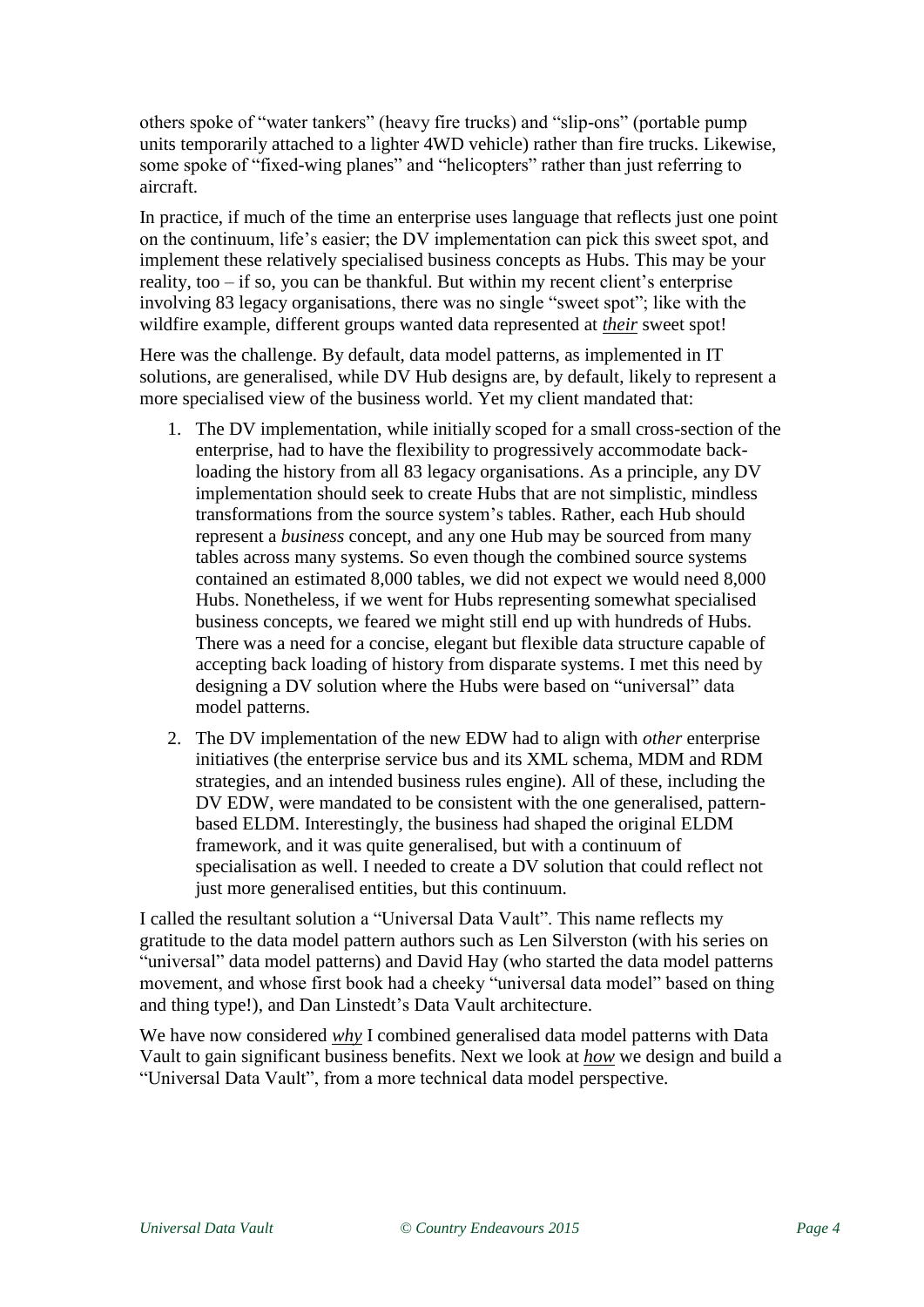# <span id="page-7-0"></span>*The mechanics of a "Universal Data Vault" (UDV)*

<span id="page-7-1"></span>**Foundations: A brief review of Data Vault – Hubs, Links and Satellites**



If we go back to the emergency response example cited earlier, and prepare a data model for one tiny part of their operational systems, we might end up with a data model something like the following:



Here we see aircraft (helicopters or a fixed wing planes) being assigned to planned schedules-of-action for emergency responses (fires, floods, earthquakes …). This model reflects an operational point-in-time view: at any one point in time, an aircraft can be assigned to only one emergency. Of course, over time, it can be assigned to many emergencies. If we now design a database to hold the history, and if we choose to use a Data Vault (DV) architecture, we could end up with something like this: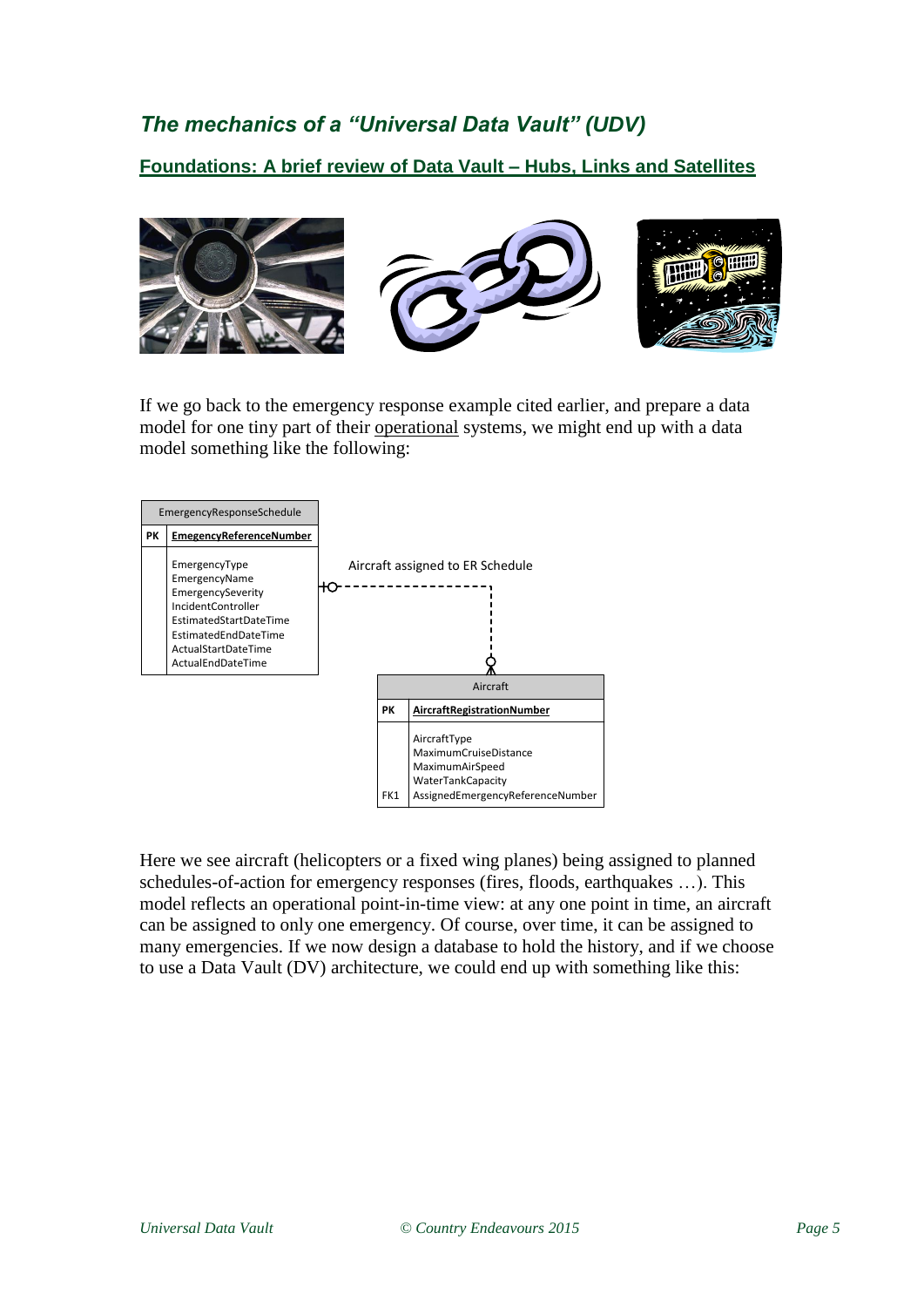

Without going into details of the transformation, we can note:

- Each business concept (an aircraft, a schedule …) becomes a Hub, with a business key (e.g. the aircraft's registration number), plus a surrogate key that is totally internal to the DV. Each Hub also records the date & time when the DV first discovered the business instance (e.g. an aircraft registered as ABC-123), and the operational system that sourced the data.
- Each relationship between business concepts (e.g. the assignment of an aircraft to an emergency) becomes a Link, with foreign keys pointing to the participating Hubs. Like a Hub, the Link also has its own internal surrogate key, a date & time noting when the relationship was first visible in the DV, and the source of this data. Note that while an operational system may restrict a relationship to being one-to-many, the Links allow many-to-many. In this case, this is essential to be able to record the history of aircraft assignment to many emergencies over time.
- Hubs (and Links though not shown here) can have Satellites to record a snapshot of data values at a point in time. For example, the emergency schedule Hub is likely to have changes over time to its severity classification, and likewise, its responsible incident controller.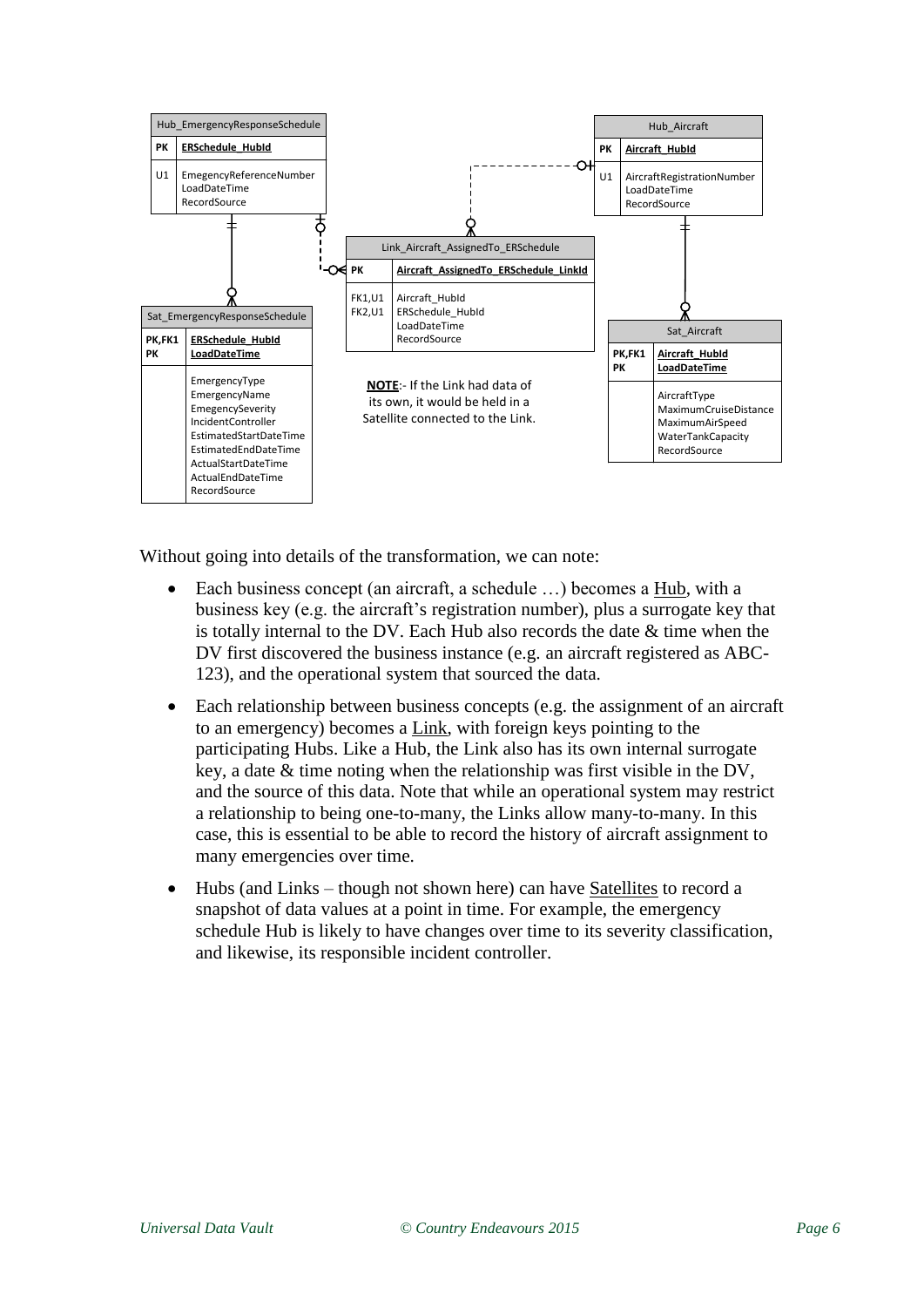# <span id="page-9-0"></span>**Fundamentals of the UDV "How-to" solution**



As noted in the previous part of this paper, people may challenge the level of generalisation/specialisation of the business concepts that become Hubs. While some may be comfortable with the business concept of an "aircraft", others may want separate, specialised Hubs for Helicopters and Fixed Wing Planes, and yet others may want to go the other way – to combine aircraft with fire trucks and have a generalised Hub for Deployable Resources.

One solution is to have a Hub for the generalised concept of a Deployable Resource, as well has Hubs for Aircraft (and Fixed Wing Plane and Helicopter), Fire Truck (and Water Tanker and Slip-On), Plant (Generator, Water Pump …) and so on. The inheritance hierarchies between the generalised and specialised Hubs can be recorded using "Same-As" Links. This approach is most definitely something you should consider, and is explained in a number of publications on Data Vault. However, for this particular client, there was a concern that this approach may have resulted in hundreds of Hubs.

I created the "Universal Data Vault" (UDV) approach as an alternative. A sample UDV design follows. At first glance, it may appear to be a bit more complicated than the previous diagram. However, the generalised Asset Hub not only represents the incorporation of Aircraft, but additionally it can accommodate a large number of specialised resource Hubs for Fire Trucks, Plant & Equipment and so on. Likewise, the generalised Activity Hub not only handles the Emergency Response Schedule Hub, but also other specialised Hubs such as activities for preventative planned burns.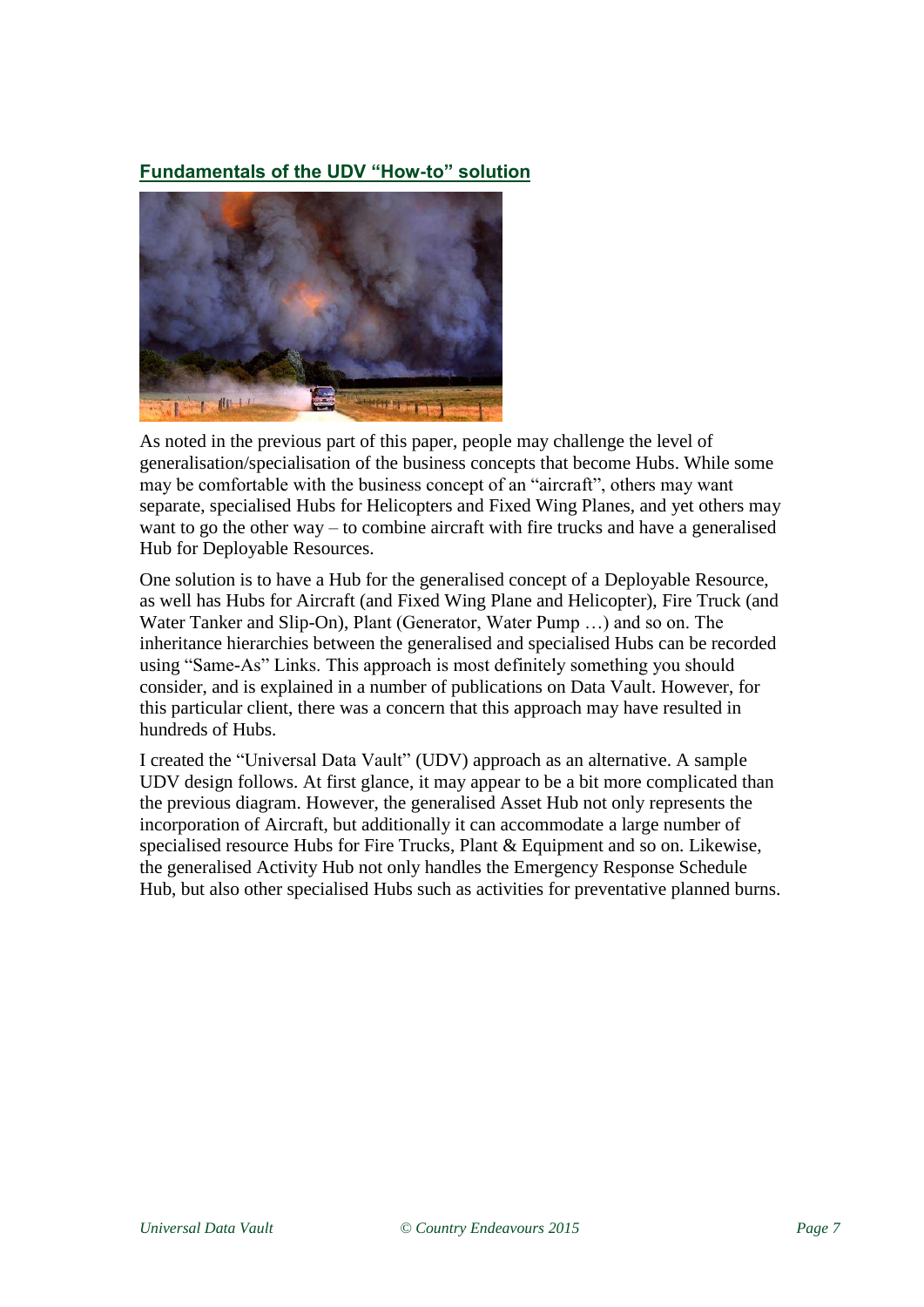

Let's now look at the individual UDV components.

## <span id="page-10-0"></span>**UDV Hubs**



Instead of having (say) a *physical* Hub for Aircraft (plus specialised Hubs for Helicopter and Fixed Wing Plane), and a *physical* Hub for Fire Truck (again with its specialised Hubs for Water Tanker and Slip On), and so on, we can have one generalised Asset Hub to hold all instances of helicopters, water tankers, generators etc. The specialisations are managed as *logical* types of the Asset Hub via a foreign key that links to the subtype definitions in the associated Asset Hub Type table.

The Hub is named according to the chosen selection of generalised data model patterns from the ELDM. They could include, in addition to Asset and Activity as shown above, concepts such as Account, Agreement, Event, Location, Product etc. Another common pattern is the Party and Party Role pattern. This is possibly a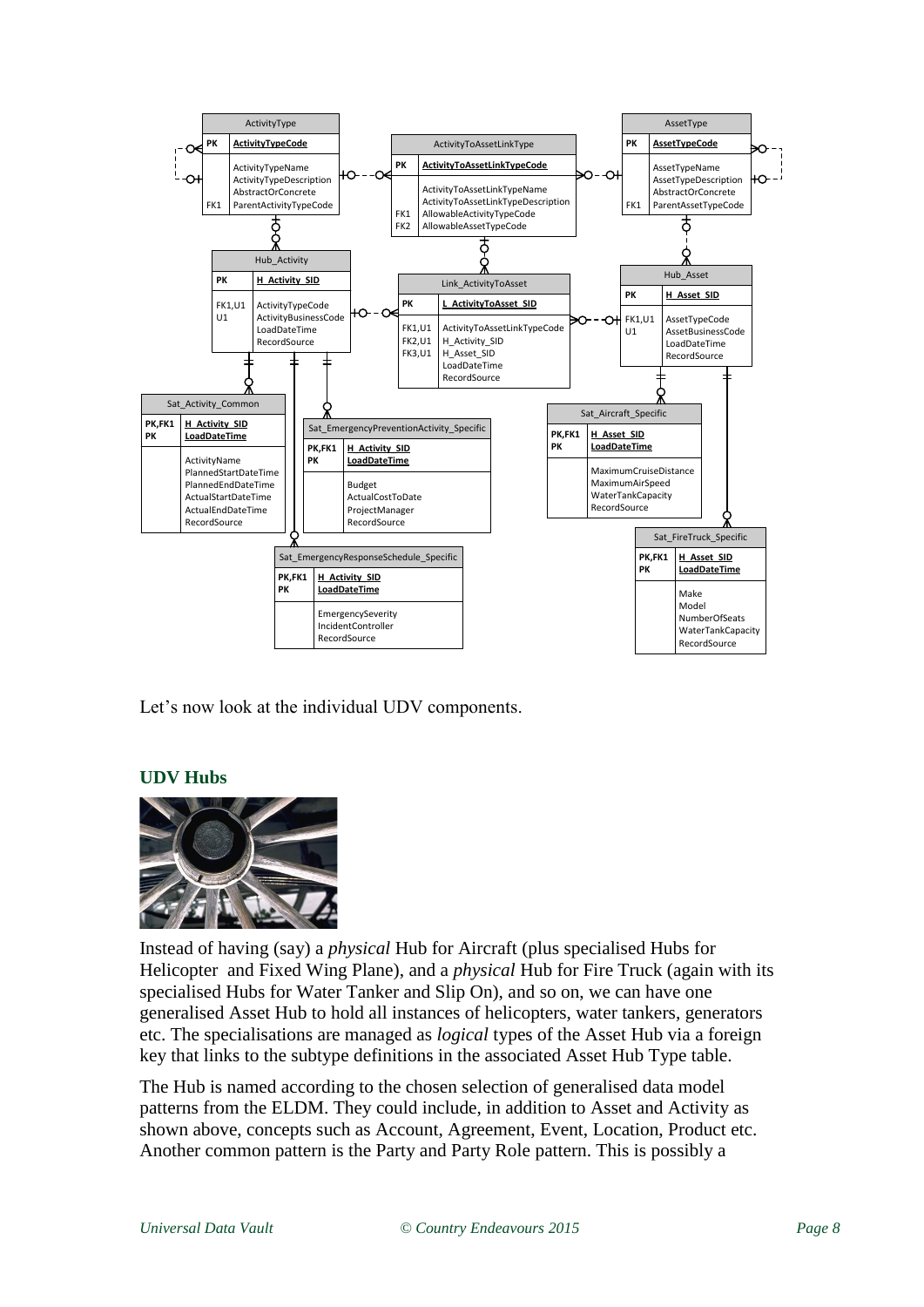contentious topic that we can leave aside in this article, since alternative modelling choices can easily be accommodated by the UDV structures.

It should be noted that the Asset Hub has a unique index on the combination of Asset Type and Asset Business Code. A regular DV Hub is required to capture the value of a suitable business key that is unique within its domain. For example, aircraft registration numbers can reasonably be expected to be unique across all aircraft, and similarly the registration numbers for fire trucks can be expected to be unique within their context. But when one generalised Hub represents all these things, it might be possible for an aircraft and a truck to have the same registration number. To address this issue we have involved the Hub Type Code as part of the uniqueness constraint.

## <span id="page-11-0"></span>**UDV Hub Types**

A Hub Type table, such as the Asset Type table, manages the *logical* identification of a supertype/subtype inheritance hierarchy. It is a simple self-referencing "type" table that defines types of (logical) Hubs and their parent/child hierarchy e.g. it might have a row for Fixed-Wing Plane, a row for Helicopter, and a more generalised row for Aircraft as the "parent" of Helicopters and Fixed-Wing Planes.

A UDV Hub Type table is not a regular DV table. It doesn't have a Source column, or a Load Date & Time, as its contents do not come from an operational system. It is simply configuration data, hand-crafted by the design team. This means that if, for example, a new asset type is required (as a specialisation of an existing generalised Hub), you don't have to create a new Hub – just add a row to the Asset Type configuration table, then start populating instances of that type in the Hub table.

There is a column to indicate if a Hub Type is "Abstract or Concrete". This approximates the object-oriented meaning of an abstract or concrete class, but it is not essential to be included in the core UDV architecture. In this sample diagram, an abstract Asset Type would be one that might be used to classify a collection of subtypes, but would not be expected to have any "concrete" instances actually recorded in the associated generalised Hub table.

#### <span id="page-11-1"></span>**UDV Links**



Just as Hubs can be generalised or specialised, so can Links. For example, if a bank has a generalised Hub for Agreement (Mortgage, Term Deposit, Security etc.) and it also has a generalised Hub for its customers and associated parties, the types of Links between parties and agreements might include signatory-to-agreement, guarantor-foragreement, witness-to-signature, employee-approval-of-agreement and so on. In UDV, each of these types of Links can be themselves generalised, with a foreign key in each generalised Link that identifies its definition in the associated Link Type table – see below.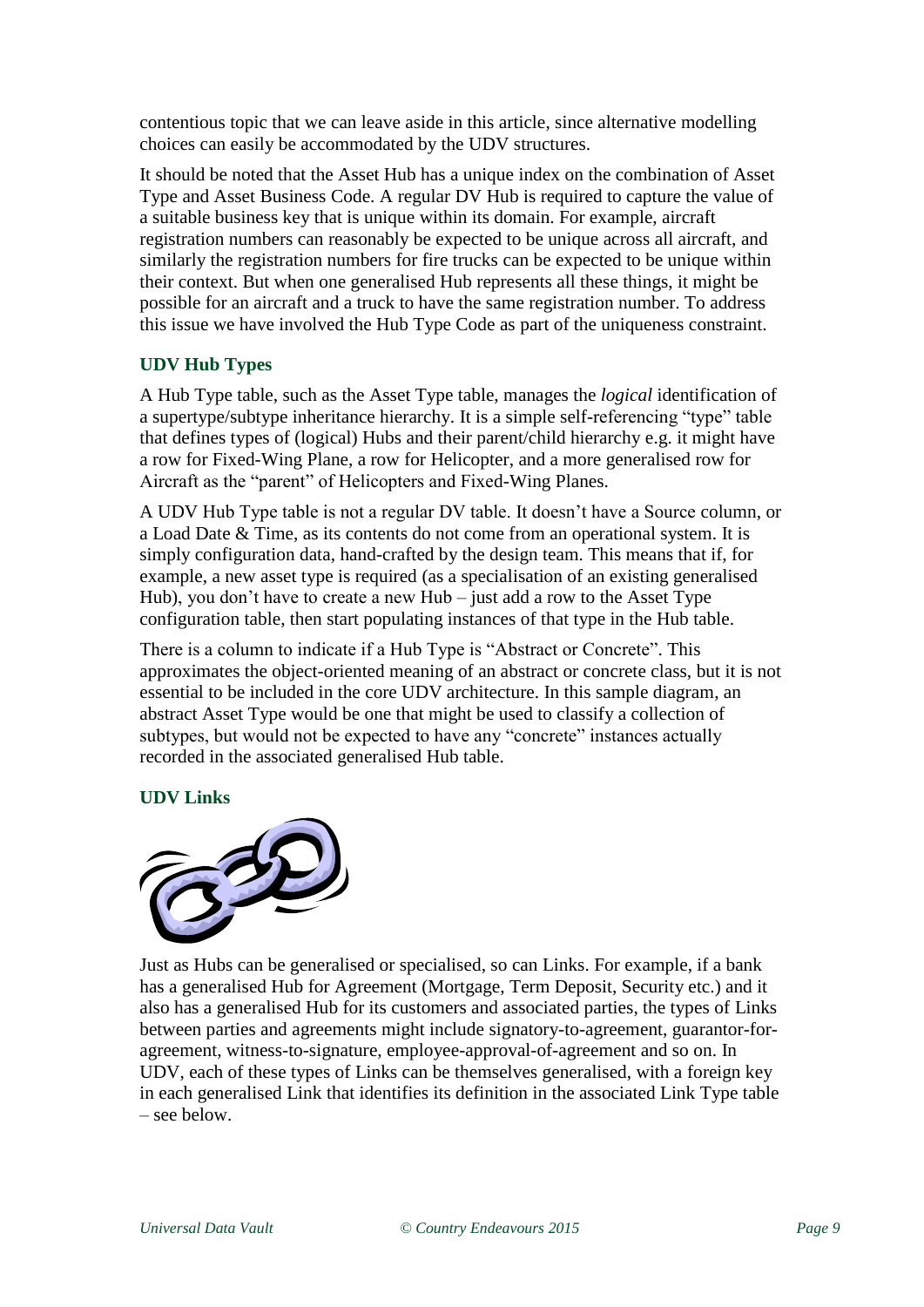# <span id="page-12-0"></span>**UDV Link Types**

A UDV Link Type table, such as the Activity-To-Asset Link Type table, contains the *logical* definition for each allowable type of specialised Link between the participating generalised Hubs. As for Hub Types, the UDV Link Type tables:

- Are simple "type" tables that define types of (logical) Links, e.g. with a row for the Aircraft-assigned-to-Emergency Response Schedule Link.
- Are not regular DV tables they don't have a Source column, or a Load Date & Time column.
- Can have new (logical) types of Links added dynamically where the generalised Link already exists.

#### <span id="page-12-1"></span>**UDV Satellites**



The Satellites are regular DV Satellites, but they can be hung off Hubs at any level in the (logical) inheritance hierarchy. For example, if all Activities share some common attributes (e.g. activity start and end dates and times), a common Satellite can be defined. Instances of more specialised Hubs can populate the common Satellite as well as their own specific Satellites.

Similarly, Satellites can be hung off Links, and can be generalised or specific to one particular type of Link.

## <span id="page-12-2"></span>**Some optional extras**

The standard Data Vault architecture has a beautiful elegance. It has only three core constructs – Hubs, Links and Satellites. Yet within this simplicity, it has the flexibility to accommodate a number of variations. For example:

- Satellites can be split to have multiple Satellites for one Hub (or Link)
- a Hub or Link can have "effectivity" Satellites
- the standard Data Vault can be supplemented with "Point-In-Time" and "Bridge" tables
- … and so on.

These, and many more topics, are best left to the experts who have already published on such matters!

The basic UDV architecture also has both simplicity and extensibility. A few examples are described below.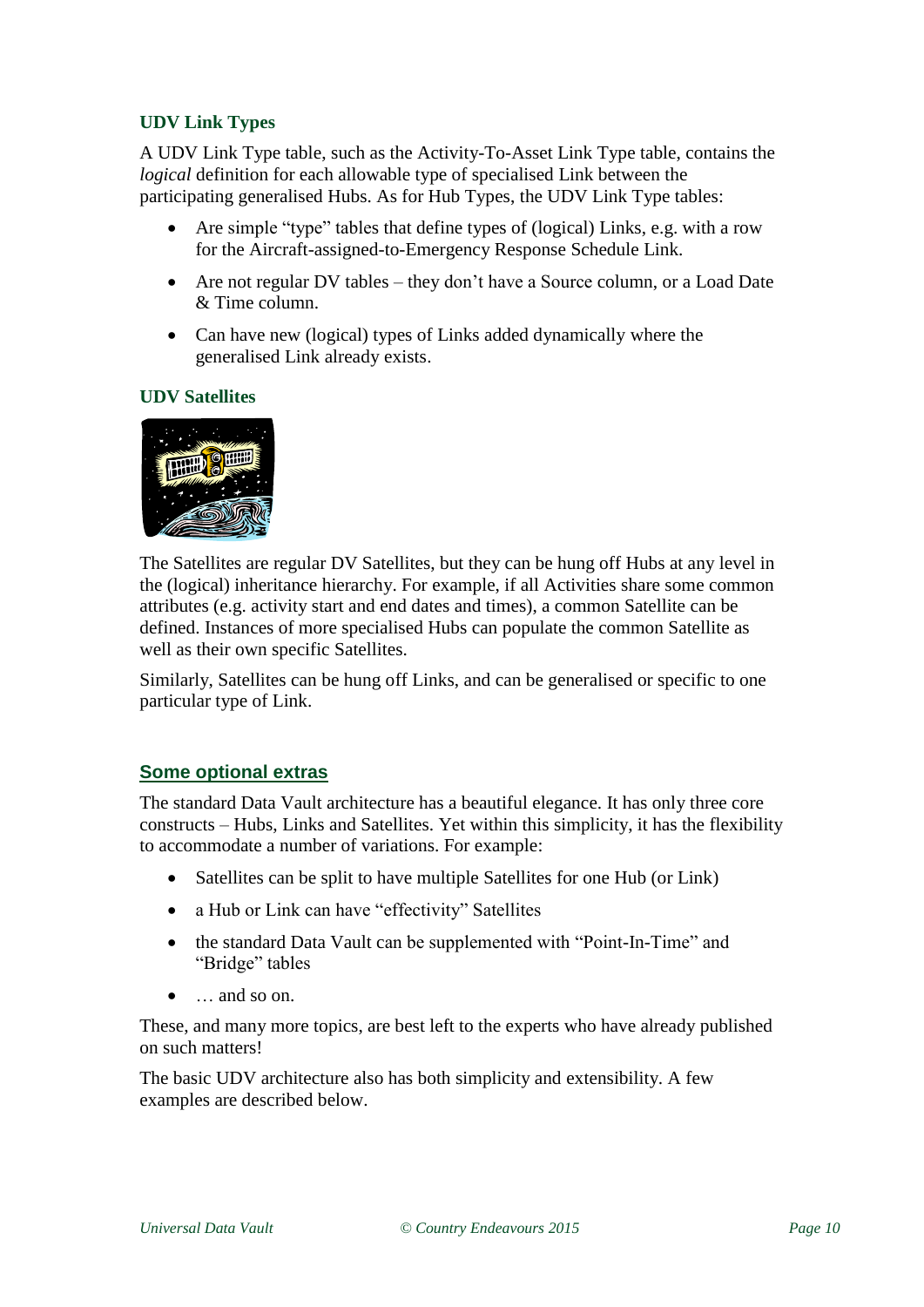#### <span id="page-13-0"></span>**Self-referencing UDV Link Types**

If we have a self-referencing Link named "Asset Contains Asset" that links a pair of assets, we might have to guess which one is the container and which one is the component. Sometimes we might be able to guess correctly. If one item is a car and the other is an engine, it's pretty reasonable to assume the car contains the engine rather than the engine containing the car! But to take a real-life example where the roles of participating Hubs are less obvious, one of our fire fighting agencies sees a fire response unit as *being* a fire truck that *contains* some crew members (i.e. the truck is the container), while another agency sees the grouping of people (the crew) as the container, and the truck as a component.

An amusing twist at another client site relates to office blocks and waste treatment plants. You can have an environmentally responsible office block that contains a small, local waste treatment plant. Conversely, you can have a large regional waste treatment plant that contains its own office block!

In such cases, rather than *implying* the role of the participants, the UDV Link Type may need to *explicitly* define the roles. An example of such a structure follows, where the UDV Link Type table has columns to define the role for each participant:



#### <span id="page-13-1"></span>**Rules**

Data Vault has a principle of "All the data, all the time". You don't filter out data during the load process just because it breaks some perceived business rule. You want to capture the actual data in the operational systems, whether it is "right" or "wrong". After all, maybe it's the rule that's wrong!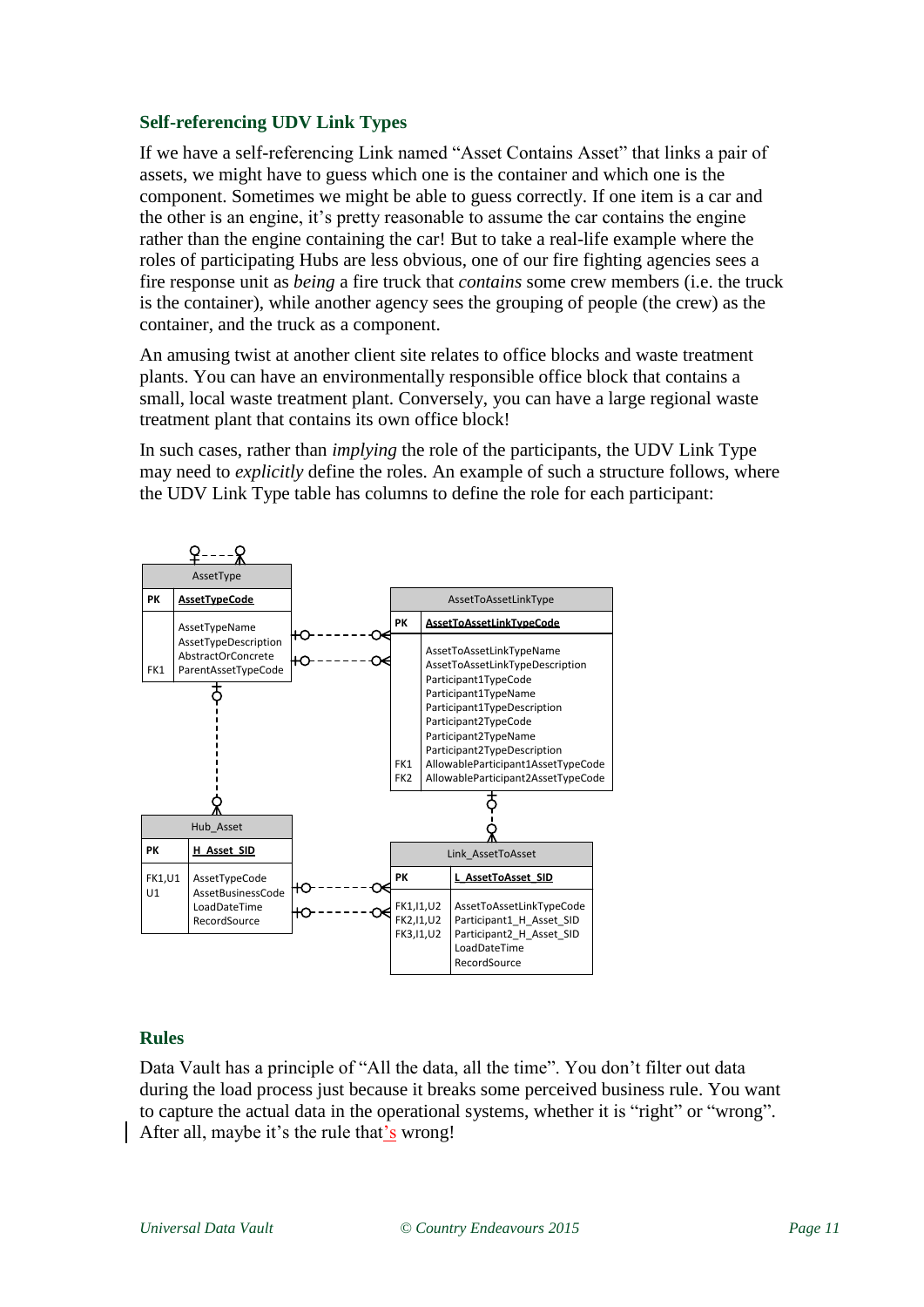The UDV has the potential to define a number of rules in its metadata, and it can easily be extended. For example, the UDV Link Type tables can be extended to hold expected multiplicity (optionality and cardinality). But the key message is that any such rules are to be used to report *apparent* breaches of rules against the data as loaded, rather than excluding data from the load.

## <span id="page-14-0"></span>**Visualisation**

If we had a physical Hub for Aircraft and another for Emergency Response Schedules, plus a physical Assignment Link between them, we can inspect the database and "see" the structures. There may be hundreds of Hubs, Links and Satellites, but they are somewhat visible. Conversely, if all this design is held as data in UDV Hub Type and UDV Link Type tables, the visibility of the structure is different. We can still find it by looking at the rows in these "type" tables, but some data people may be less comfortable.

One solution is to read the metadata in the "type" tables (plus the column definitions in the Satellite tables) and create XML Metadata Interchange (XMI) files which in turn can be imported to an XMI-compliant tool and visualised as a UML class diagram.

# <span id="page-14-1"></span>*Reflections*

# <span id="page-14-2"></span>**Pattern-based Enterprise Logical Data Models (ELDMs)**

There can be passionate debates about top-down (generalised) versus bottom-up (specialised) modelling. I care less about where people *start*, but I do recommend that before anyone claims to have reached the *end*, they consider both aspects.

Graham Witt is a fellow Australian that I respect highly. He came across a story of what I will call a "bottom-up" designer. The database had to include student records for a school. The designer had noted that in a given sample of data, all the students had two parents that shared the same surname and same address as the student. Of course, once you encounter real-life data, this may not work! The mistake on the surname was embarrassing, but little more. The mistake regarding a common address was far more serious. A mother was living in a women's refuge due to domestic violence issues, and this modelling "mistake" was the catalyst for having her address made known to her abusive husband.

There may have been many issues behind this story, but I am guessing that at least two were in play.

Firstly, I am suggesting that if generalised data model patterns were taken as a starting point, the additional flexibility of these patterns, such as each person having different names (and possibly multiple names), could be reviewed, and unnecessary "overengineered" features consciously removed. This would have been far less painful than discovery of missed features.

Secondly, the developer in this real-life example was presumably a bit of a novice. I highly recommend anyone considering a pattern-based ELDM (or its logical extension, namely a UDV) purchase the books on data model patterns by Len Silverston and David Hay. In my book, *The Nimble Elephant*, I also provide insight into how these patterns can be effectively applied. But reading the books may not be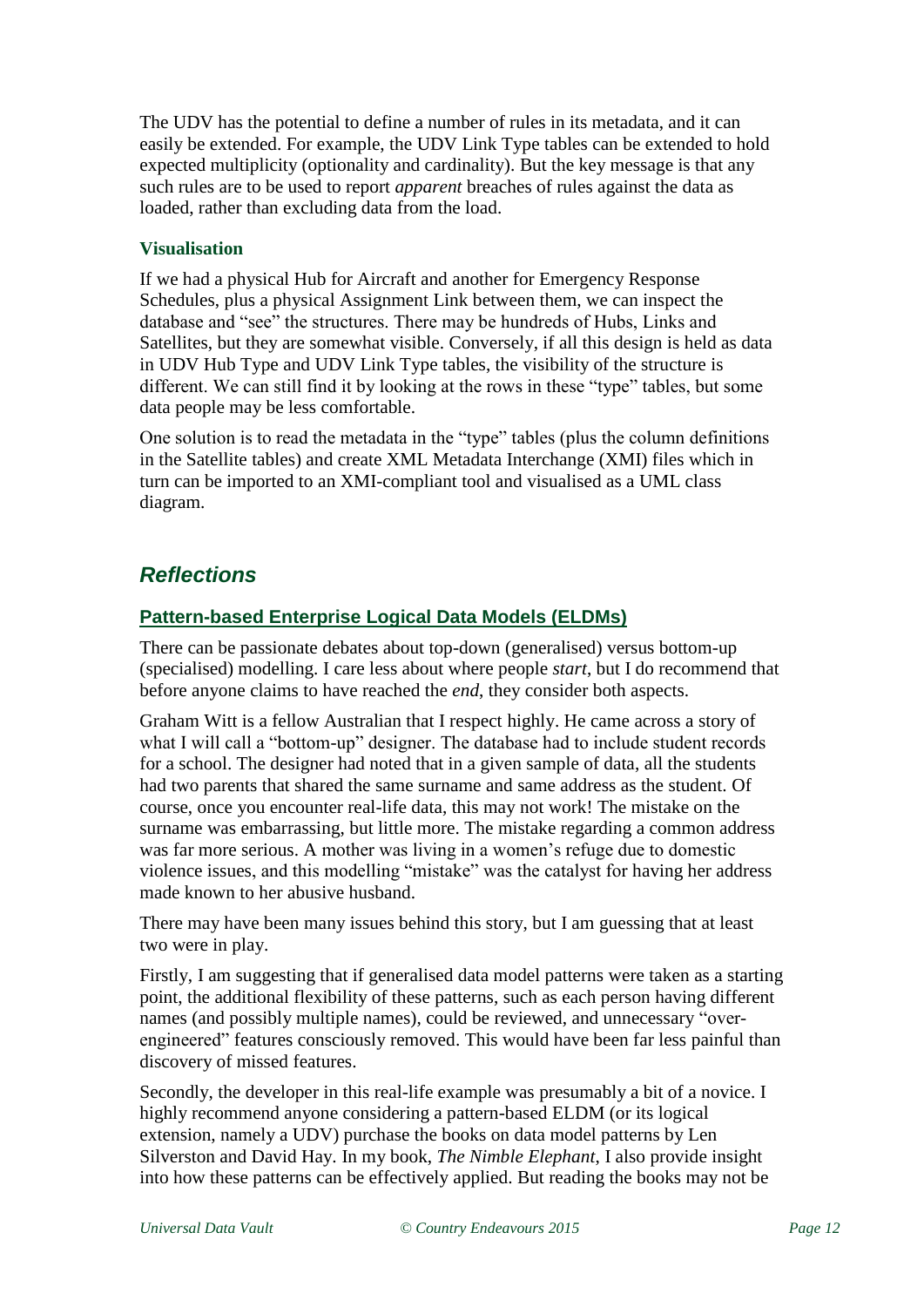enough. A bit of hard-won experience in the use of these patterns may prove to be valuable.

#### <span id="page-15-0"></span>**Universal Data Vault: a Battle or Bonanza**

There is a saying that necessity is the mother of invention. At some of my client sites, I felt the need to see if I could combine the benefits of data model patterns with those of Data Vault architectures: and it worked, and worked well!

I remember a colleague who challenged the suitability of the *generalised* data model patterns. He wanted to examine its ability to address the *specific* needs of the client. He took the most complex set of sample data he could get his hands on, and we mapped it to the patterns. I think he was pleasantly surprised when over 90% fitted. Being a cheeky sort of a bloke, I teased him by saying that if we had also incorporated the "survey" pattern in the ELDM, we would have got very close to 100%.

There are some drawbacks with UDV. One already mentioned is the lack of visibility of the data structure, at least in a form that is familiar for many data modellers. Another is that finding suitable business keys is hard for regular DV, but even harder for the more generalised Hubs of the UDV architecture.

Yet in spite of these challenges, the first UDV project was such a success that one of the employees at this client site subsequently approached me to "do the same thing" at his new site after he had left and joined another organisation.

In summary:



- Data model patterns are generic in nature, and may well offer benefits for you.
- Data Vault architectures also offer much:
	- o If your enterprise can find one "sweet spot" on their generalisation/specialisation continuum, standard DV is great
	- o If your enterprise can't define a single level of specialisation but has a limited number of focal points on the continuum, explicit Hubs for each point, supported by "same-as" Links, should be seriously considered.
	- o If your organisation sees value in having a multi-level generalisation/specialisation hierarchy, especially if based on data model patterns, you may find the Universal Data Vault approach will demonstrate that by combining universal data model patterns with the Data Vault architecture the "whole is greater than the sum of the parts".